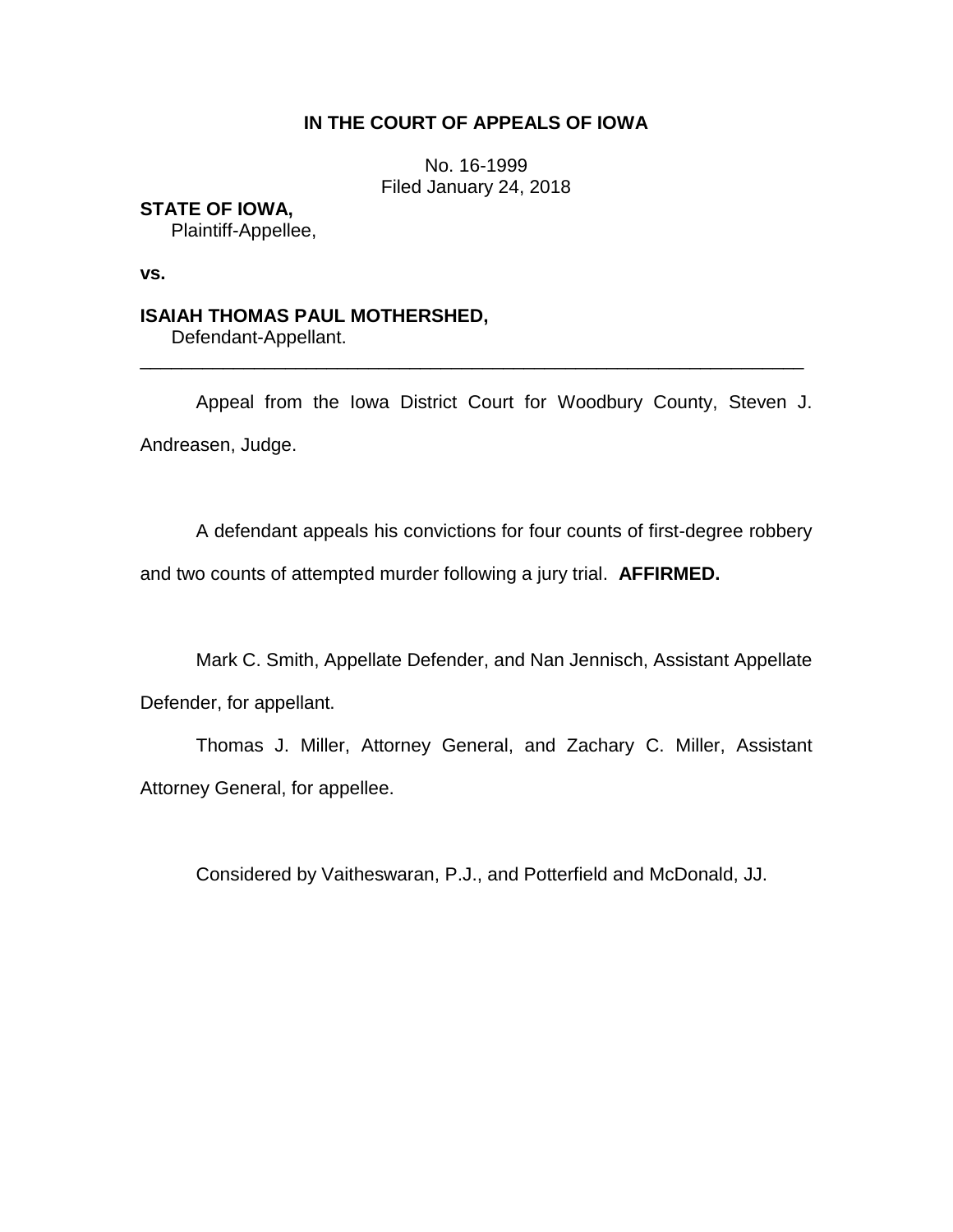## **VAITHESWARAN, Presiding Judge.**

A group of individuals committed four robberies in Sioux City. Shots were fired during one of the four robberies, and a police officer involved in apprehending suspects was shot following the fourth robbery.

The State charged Isaiah Thomas Paul Mothershed with several crimes. A jury found him guilty of four counts of first-degree robbery and two counts of attempted murder. On appeal, Mothershed contends (1) insufficient evidence supported the finding of guilt on one of the attempted murder counts and (2) his trial attorney was ineffective in failing to seek severance of the four robbery counts.

## *I. Sufficiency of the Evidence*

The jury was instructed the State would have to prove the following elements on the first count of attempted murder:

(1) On or about February 5, 2016, in Woodburry County Iowa, Isaiah Mothershed fired or discharged a firearm, (2) By this action, Isaiah Mothershed expected to set in motion a force or chain of events which would cause or result in the death of Andrea Mann, and (3) When he discharged the firearm, Isaiah Mothershed had the specific intent to cause the death of Andrea Mann.

Mothershed challenges the evidence supporting the third, specific intent element. He argues "the evidence at most shows that [he] merely wanted to scare [Ms. Mann]," "[t]here was no indication of how close she really was to getting hit," and "testimony from [an accomplice] further suggests [he] did not intend to cause [Ms. Mann's] death."

Specific intent was defined for the jury as "not only being aware of doing an

act and doing it voluntarily; but, in addition, doing it with a specific purpose in mind."

The jury was further instructed: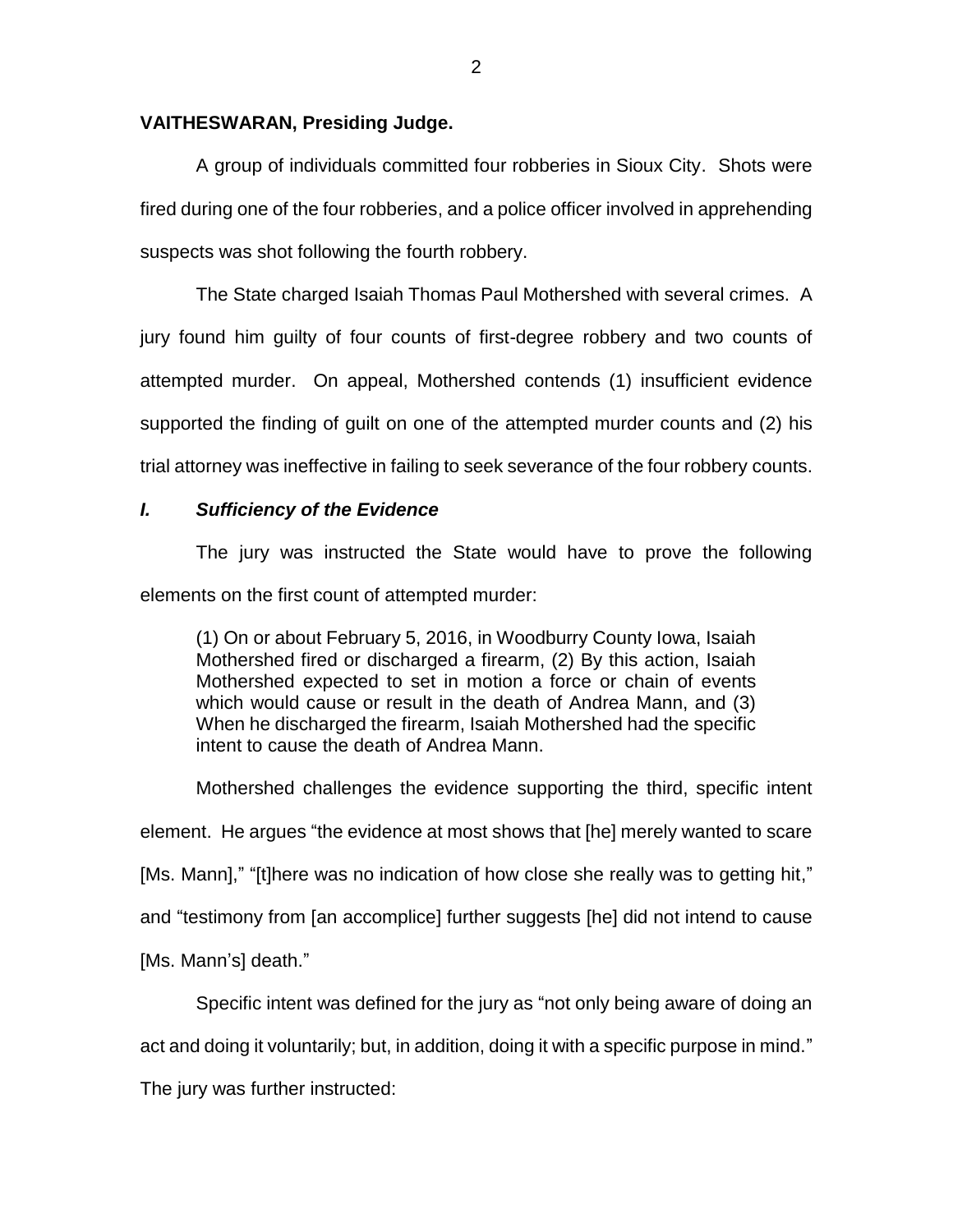Because determining a person's specific intent requires you to decide what he or she was thinking when an act was done, it is seldom capable of direct proof. Therefore, you should consider the facts and circumstances surrounding the act to determine the person's specific intent. You may, but are not required to, conclude a person intends the natural results of his or her acts.

A reasonable juror could have found the following facts. Several people, including Mothershed, broke into a home in search of money and guns. Lucas and Andrea Mann returned home during the break-in. Lucas Mann ran into the house. Andrea Mann stayed outside and called 911. She testified, "[As] I was talking to [the] 911 [dispatcher], someone ran from the side of the house and turned and shot at me." She continued, "He had turned and shot at me and I saw, like, an orange flare come out of the tip, and I thought that it was aimed directly at me."

An accomplice testified Mothershed fired the shot. Although he opined the shot was "not really in [Andrea Mann's] direction," a reasonable juror could have given greater credence to Mann's testimony. *See State v. Thomas*, 847 N.W.2d 438, 442 (Iowa 2014) ("Inherent in our standard of review of jury verdicts in criminal cases is the recognition that the jury [is] free to reject certain evidence and credit other evidence." (alteration in original) (quoting *State v. Sanford*, 814 N.W.2d 611, 615 (Iowa 2012))). Substantial evidence supports the specific intent element and the jury's finding of guilt for attempted murder of Andrea Mann.

# *II. Ineffective Assistance*

Mothershed claims "counsel was ineffective for failing to move to sever the four charges of first-degree robbery in Counts 2, 3, 5, and 6 of the trial information." To prevail, Mothershed must prove (1) breach of an essential duty and (2)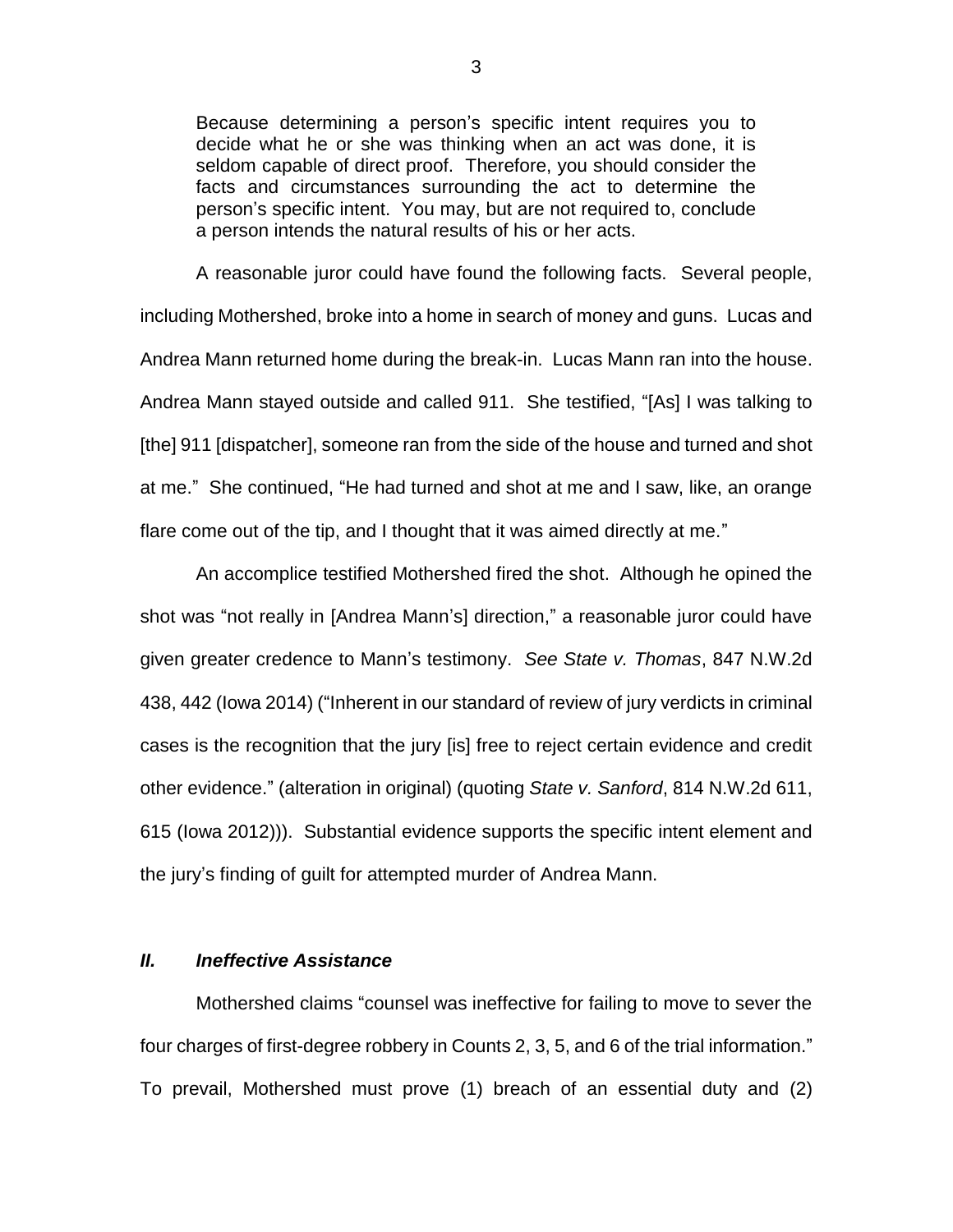prejudice. *See Strickland v. Washington*, 466 U.S. 668, 687 (1984). We find the record adequate to address the issue. *See State v. Virgil*, 895 N.W.2d 873, 879 (Iowa 2017); *State v. Mutchler*, No. 11-0007, 2012 WL 3026914, at \*5 (Iowa Ct. App. July 25, 2012).

Our de novo review of the record reveals the following pertinent history. Mothershed's trial attorney tried and failed to sever two counts from the remaining counts—the robbery charge in count 6 and the attempted murder charge in count 7. In light of the district court's rejection of his motion, counsel had every reason to believe a motion to sever the robbery counts from each other would have suffered a similar fate.

The evidence also supported a finding of a common scheme or plan, allowing the counts to be charged in a single trial information, as provided in Iowa Rule of Criminal Procedure  $2.6(1).1$  "[T] ransactions or occurrences are part of a common scheme or plan . . . when they are the products of a single or continuing motive." *State v. Romer*, 832 N.W.2d 169, 181 (Iowa 2013) (quoting *State v. Elston*, 735 N.W.2d 196, 198 (Iowa 2007)). Factors to consider include "intent, modus operandi, and the temporal and geographic proximity of the crimes." *Id.* (quoting *Elston*, 735 N.W.2d at 199).

As the district court stated, "The crimes all allegedly took place in close geographic proximity to each other, within Sioux City, Iowa." The four robberies

 $\overline{a}$ 

<sup>&</sup>lt;sup>1</sup> The rule states:

Two or more indictable public offenses which arise from the same transaction or occurrence or from two or more transactions or occurrences constituting parts of a common scheme or plan, when alleged and prosecuted contemporaneously, shall be alleged and prosecuted as separate counts in a single complaint, information or indictment, unless, for good cause shown, the trial court in its discretion determines otherwise.